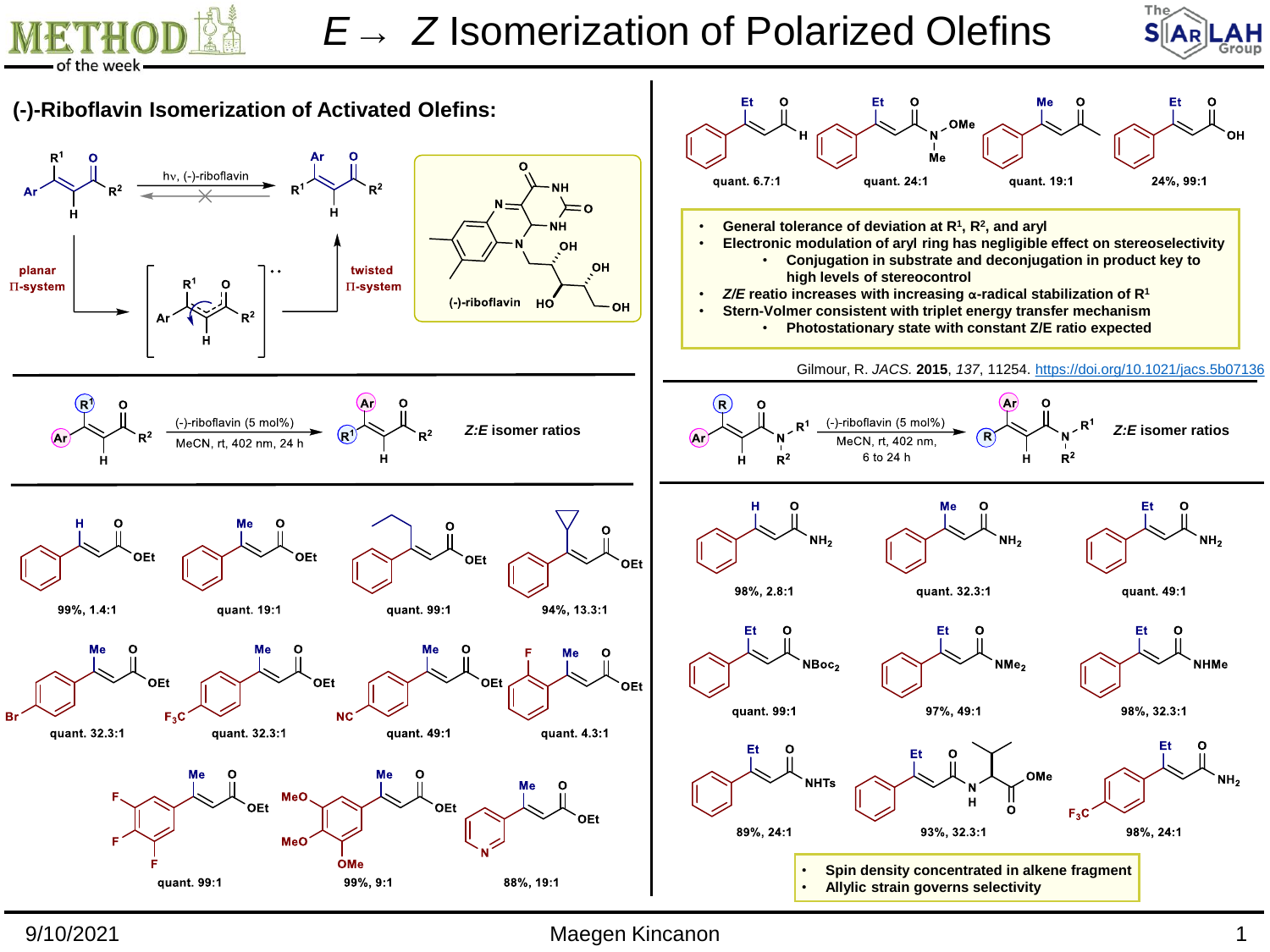## *E* → *Z* Isomerization of Polarized Olefins





Maegen Kincanon 2